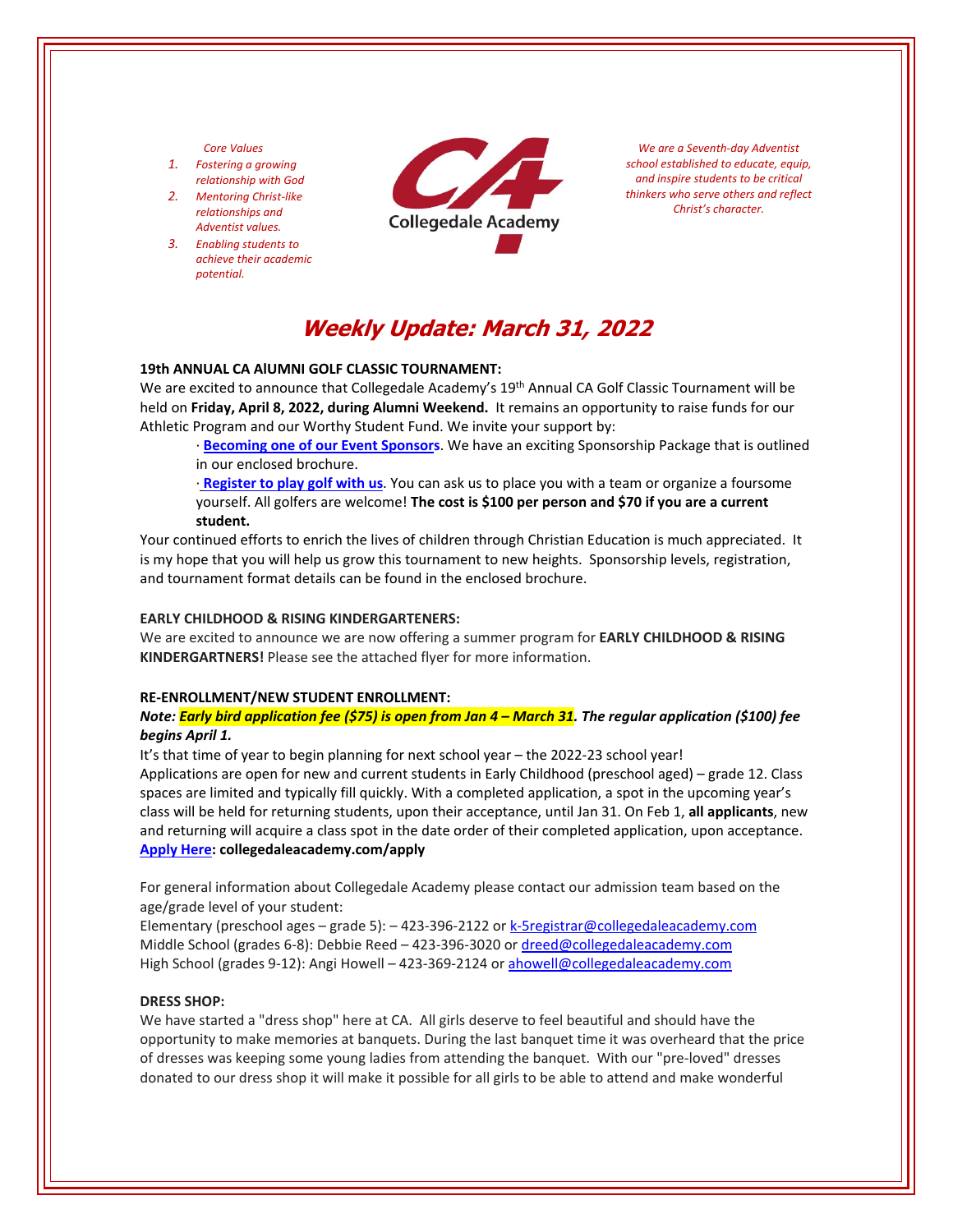memories. All they will need to pay for is the dry cleaning of the dress after the event. Please consider donating any gorgeous gowns you don't think you will wear in the future. Thank you!

# **CALENDAR FOR 2022‐2023:**

| Jul. 28        | Registration 1-6pm HS, 3-6pm Elementary & Middle |
|----------------|--------------------------------------------------|
| Aug. 4         | First Day of School                              |
| Sept. 5        | No School - Labor Day                            |
| Oct. 10-14     | <b>Fall Break</b>                                |
| Nov. 21-25     | <b>Thanksgiving Break</b>                        |
| Dec. 22-Jan. 6 | Christmas Break                                  |
| Jan. 16        | No School - MLK Jr. Day                          |
| Feb. 20        | No School - President's Day                      |
| Mar. 13-17     | Spring Break                                     |
| Apr. 7-10      | No School - Easter Break                         |
| May 19         | Last Day of School                               |
| May 19-21      | <b>High School Graduation</b>                    |

# **INCLEMENT WEATHER**

If school will not convene because of inclement weather, an announcement will be made on local TV channels affiliates of NBC, ABC, CBS, and our website, [www.collegedaleacademy.com.](https://www.collegedaleacademy.com/) In addition to the PowerAnnouncement emails/robo‐calls and texts. Collegedale Academy DOES NOT AUTOMATICALLY follow Hamilton County school closings or delays. If C.A. is involved in an emergency (such as a tornado warning), students will be held in assigned locations until the warning expires.

*Parents always have the discretion to keep students at home if they believe weather conditions are too hazardous. Please contact C.A. to excuse your student's absence that day.*

## **LUNCH MENU:**

- Mondays/Freshmen: Chick Patty & Grillers
- Tuesdays/Juniors: Haystacks
- Wednesdays/Sophomores: Special K Loaf
- Thursdays/Seniors: Baked Ziti
- Fridays/CA Organizations: Pizza by the slice or box, Students wanting to reserve a lunch for the day. Please Mr. Baldwin to pick up a ticket.

# **JOIN THE CA (HIGH) PRAYING PARENTS**

Our community believes in the power of prayer and specifically takes time out each week to collectively pray for the students at Collegedale Academy. All parents are encouraged to come and pray for the high school students each week on Thursdays starting at 8am. Currently the group is meeting in the Fifties Diner. For more information, please contact the group's volunteer leader Ingrid Moon ‐ 719‐480‐2146.

# **POWERSCHOOL—**see your student's grades/attendance any time!

https://ca-[net.powerschool.com](https://ca-net.powerschool.com/public/) is the url for the PowerSchool log in.

Parents, please remember to use your PowerSchool login and password connecting your student(s) to your account with your parent access codes for each student. Parents may change their usernames/passwords. Under email notifications, you select how often you wish to receive email notifications and how detailed the grade and attendance reports will be.

**MOBILE APP:** if grades are not showing, try uninstalling and re‐installing the app on your phone. The district code is WXBH. Don't yet have the mobile app? Go to your app store and look for PowerSchool Mobile with this logo. Make sure to get the dark background.

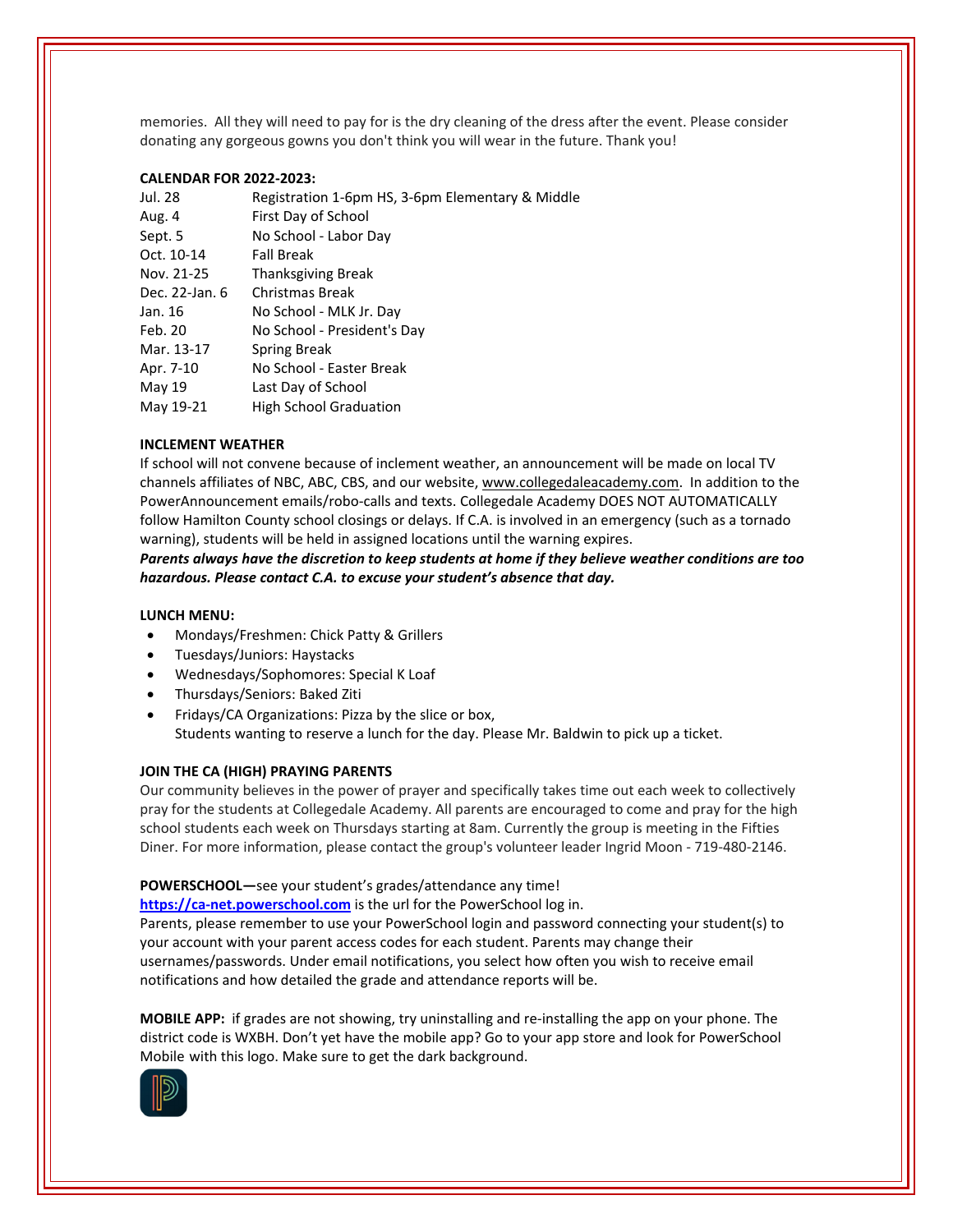### *HELPFUL LINKS: many are found under "Forms & Information" in the high school section.*

- **1.** Bell Schedule Click [Here](https://www.collegedaleacademy.com/wp-content/uploads/2018/08/Bell-Schedule.pdf)
- **2.** Faculty Contact List: names, numbers, emails, what they teach/do. [Click](https://www.collegedaleacademy.com/wp-content/uploads/2021/08/faculty-only-2021-2022.pdf) here
- **3.** 2021‐2022 calendar, go to [collegedaleacademy.com](https://www.collegedaleacademy.com/calendars/)
- **4.** The Student Handbook is located at collegedaleacademy.com
- **5.** The *Echolier*: **[caecholier.com](https://caecholier.com/)**
- **6.** CA Library: CA HS [library](https://southernuniongcc.mlasolutions.com/m5/catalog/(S(5on04kskwlnf2namcn0mjewr))/default.aspx?installation=CDA) site
- **7.** Academic Excellence Policy: Click [Here](https://www.collegedaleacademy.com/wp-content/uploads/2018/08/Academic-Excellence-Policy.pdf)
- **8.** ACT test dates: Practice for the ACT via CA Library site. Test is offered Sept., Dec., and April each year. Link: Click [Here](https://www.act.org/)
- **9.** College Admissions and HOPE Scholarship requirements click [here](https://www.collegedaleacademy.com/wp-content/uploads/2019/08/TSAC-Scholarship-Info.pdf)
- 10. Hope Scholarship (TSAC) Link: Click [here](https://www.tn.gov/collegepays/money-for-college/tn-education-lottery-programs/tennessee-hope-scholarship.html)
- 11. TNPromise (TSAC) Link: Click [Here](https://www.tn.gov/tnpromise.html)
- 12. Pre-Arranged Absence Form click [here](https://www.collegedaleacademy.com/wp-content/uploads/2016/11/Class-Absence-Request-Form-May-2017.pdf)
- **13.** Rescheduling Exams: please refer to page 30 of the Student Handbook
- **14.** Community Service (suspended until further notice)
- **15.** Leadership Team Petition Form: for organizational and individual requests [here](https://www.collegedaleacademy.com/wp-content/uploads/2019/08/Leadership-Petition-SSch.pdf)
- **16.** Transcript Release: send a C.A. transcript to another location. Click [here](https://collegedaleacademy.wufoo.com/forms/q1bmc4gg10gftjs/)
- 17. Field Trip/Activity Permission Form. Click [here](https://www.collegedaleacademy.com/wp-content/uploads/2018/08/Field-Trip-form.pdf)
- **18.** New Drivers: please see the Student Handbook for attendance paperwork required for Learners' Permits.
- 19. Student Accident Insurance Policy click [here.](https://adventistrisk.org/en-us/insurance/nad/k-12-student-accident)

### **UPCOMING ACTIVITIES**

Mar. 30‐Apr.3, Opus Tour Mar. 31, Track & Field Meet @Red Bank Apr. 1, ACT – **NO SCHOOL** Apr. 1, YIELD Vespers Apr. 4, Tennis vs Grace Apr. 4‐6, Prayer Conference Apr. 5, Soccer @Boyd Apr. 5, Track & Field Meet @Soddy Daisy Apr. 7, Soccer vs. SAS Apr. 7, Track & Field Meet @Red Bank Apr. 7, Tennis @Notre Dame Apr. 8‐9, Alumni Weekend Apr. 8, Choir/Orchestra Rehearsal Apr. 8, Concert & Wind Band @Alumni Vespers Apr. 9, Full Orchestra & Choir @ Alumni Service Apr. 10‐15, Senior Trip Apr. 14, PSAT Apr. 15, Good Friday – **NO SCHOOL** Apr. 18, Easter Celebration – **NO SCHOOL** Apr. 19, Soccer vs. Silverdale Apr. 19, Tennis @Silverdale Apr. 20, Freshmen Course Selection Apr. 20‐24, Concert & Wind Band Tour Apr. 21, Track & Field Meet @Red Bank Apr. 25‐29, MAP Testing Apr. 26, Soccer @Notre Dame Apr. 26, Tennis @St. Andrews